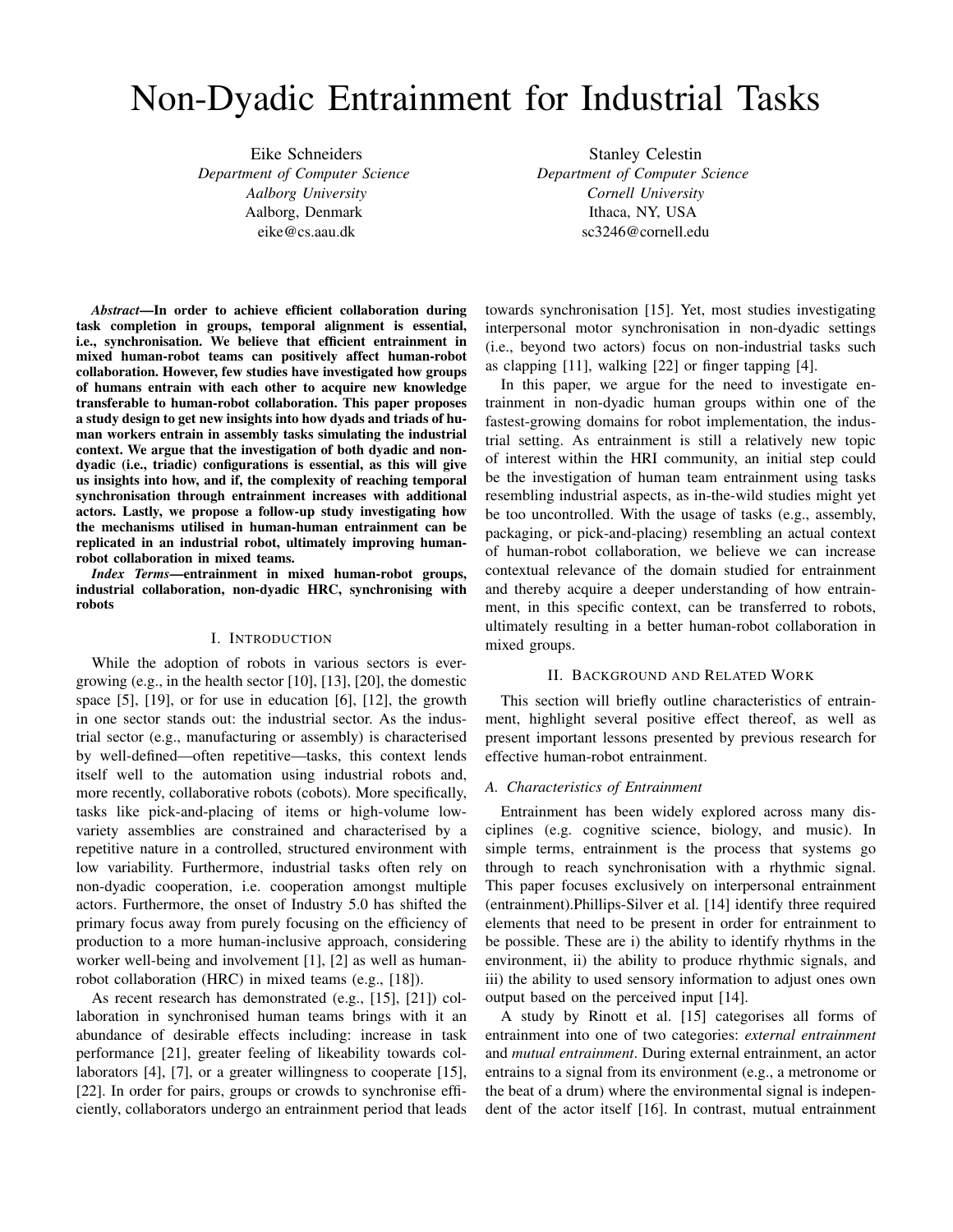does not require external stimuli, as a set of actors entrain to each other's actions. Specifically, the input of each actor is the output of from another actor (e.g., a group of people clapping [11]). Entrainment is therefore the process that leads to synchronisation.

While entrainment can lead to synchronisation, synchronisation does not need to be in phase. During e.g., anti-phase synchronisation, one or more actors perform a given action while being opposite to each other, such as the the two partners during a Waltz. On the other hand, in-phase entrainment, can be observed in military marching.

As shown previous research has investigated different characteristics of entrainment. We believe that the investigation of *mutual entrainment* can lead to new opportunities and insights in relation to improved human-robot collaboration.

### *B. Positive Effects of Synchronised Collaboration*

While we have characterised different elements of entrainment, an important question yet remains: Why do we want entrainment? We see entrainment not as the goal, but as the method to achieve the goal—synchronisation. Numerous studies have demonstrated that the synchronous behaviour of human collaborators has an abundance of positive side effects. Benefits of synchronous behaviour include amongst others: increased task performance [21], improvement in interpersonal likeability [4], [7] an increased feeling of group behaviour [15], [22], or a sense of togetherness [4].

Miles et al. [9] conducted a study in which people walked in groups next to each other. While people in condition A could see and hear each other, participants in group B were deprived of their situational awareness of others (i.e., they could not see or hear the other participants). This deprivation of awareness, resulted in a lack of entrainment—thereby preventing participants to synchronise their walking patterns leading to a reduction in trust towards other group members. This was contrasting participants in condition A, who reported higher degrees of trust towards people of their group after synchronised walking.

Valdesolo et al. [21] investigated if being synchronised, not just influences perception, but *improves* performance on specific tasks. Participants completed a joint action coordination task, after being synchronous or asynchronous. They demonstrated being synchronised significantly improved, not just, the sense of similarity and connectedness, but also significantly improved the task completion.

## *C. Lessons for Effective Human-Robot Entrainment*

While studies investigating entrainment between humans and robots are rare (e.g., [8]), lessons for human-robot entrainment can also be achieved through studies investigating human-human entrainment. A recent study by Roy and Edan [17] studied aspects of handovers in short repetitive tasks and provide several recommendations for human-robot collaboration. While their investigation used multiple methods (software simulations, field observations, and recreation in the lab) for data collection, all methods were based purely

on human-human interaction. Examples include the recommendation of proactive behaviour for robots, making them able to adapt to human collaborators in order to optimise their behaviour for future interactions, further the *default* collaborative working speed of the robot was identified should optimally match the average human working speed, as well as the need for robots to behave in a socially acceptable way [17].

### III. DISCUSSION

We propose a study investigating dyadic and non-dyadic human-human entrainment using tasks resembling typical industrial assembly or packaging tasks. Thereby, we hope to gain insights resulting in a better understanding of how these findings can be transferred to non-dyadic human-robot collaboration in industry.

#### *A. Why non-dyadic Entrainment?*

Studying group based entrainment amongst human workers is going to put cobots on the fast track to deployment in industry. In industrial tasks that are short cycle but require human input (e.g. assembly and packaging), a cobot will remove the need for human intervention in aspects of the production cycle, thereby freeing human capital for other tasks. Since cycles are short, it will require to develop ways of collaboration, in which the robot can keep up with the human speed, and vice-versa, while also maintaining safety.

The study proposed below investigates two conditions, the dyadic and the triadic condition. This allows us to investigate if entrainment can be optimised for groups, as well as the potential differences the upscalling of actors can lead to. For instance, we hypothesise, that (H1) the time to synchronise will be proportional to the number of actors, (H2) the increase in actors will strengthen the reliance on explicit communication (e.g., verbal) for entrainment. While two people can exchange information using a single glance, information exchange through direct eye contact requires three glances if the number of actors increases by one (from dyad to triad). The scaling corresponds to

$$
|e| = \binom{n}{2} = \frac{n \times (n-1)}{2},\tag{1}
$$

where  $e =$  glances, and  $n =$  actors.

Furthermore, since collaboration is not limited to dyads there is an increasing trend in a HRC to involve more than two actors. We therefore believe that the investigation of entrainment in non-dyadic settings will enable the HRI community to optimise human-robot collaboration in order to function efficiently, regardless of team sizes.

### *B. Proposed Studies*

This section will briefly present two studies in order to investigate dyadic and non-dyadic entrainment during human-human and human-robot collaboration respectively.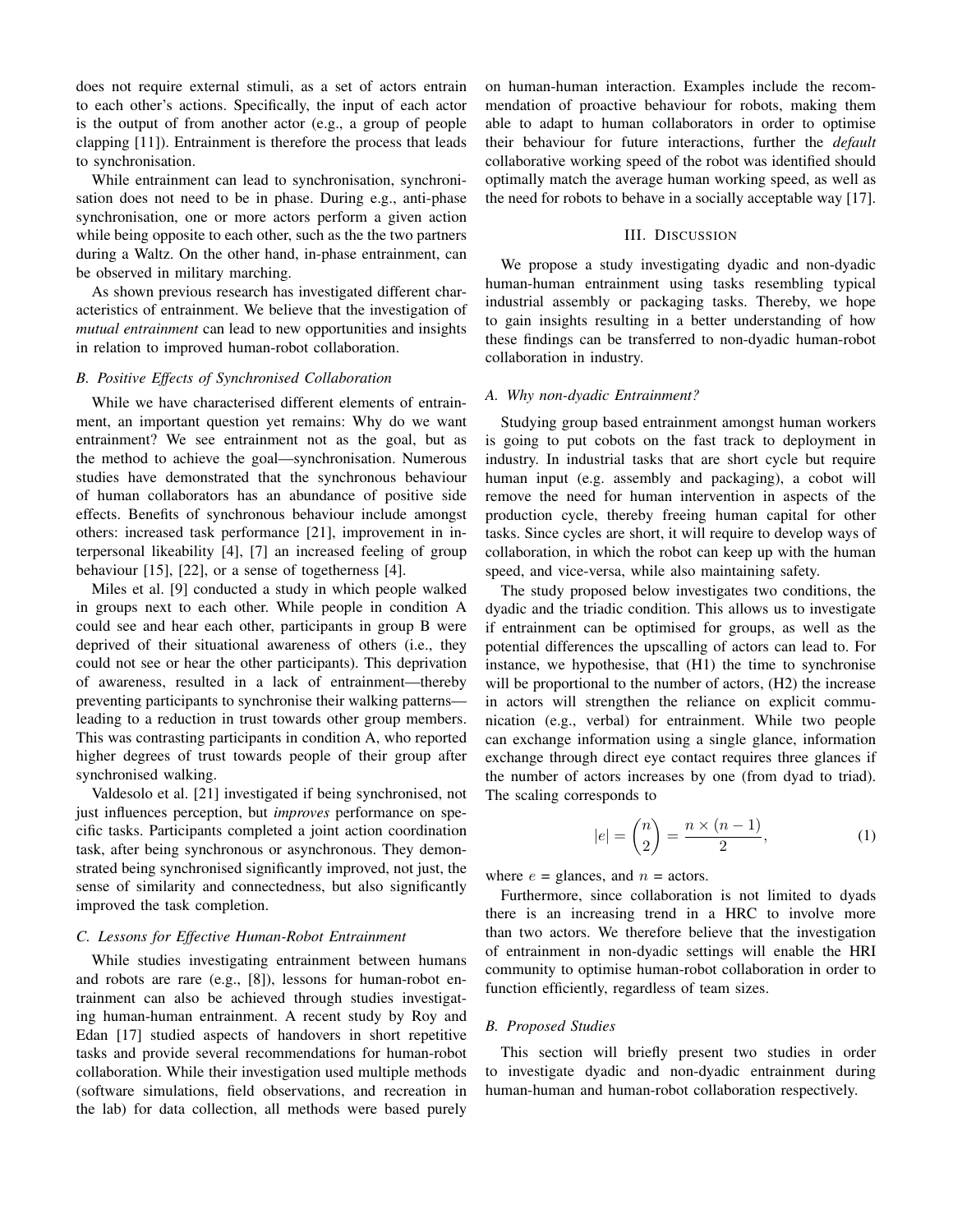*1) Study 1: A Human-Human Investigation of Entrainment:* This section describes a mixed-method study, which the authors of this paper, amongst others, are currently designing. The planned study is inspired by Roy et al. [17], who investigated human-human entrainment in a grocery store shelving task to identify design recommendations for entrainment in mixed human-robot teams.

The planned study will contain two tasks requiring temporal and spatial synchronisation between two to three—depending on condition—human participants. Task one resembles a packaging task, for which one participant takes a box and brings it into proximity of the other participants whom each place an object in the box. This task is—provided sufficient materials infinitely repeatable. The second task requires two/three participants to stamp envelopes in the correct colour. One participant will be responsible for the envelope while the second participant places the stamp—in the triadic setting, the third participant adds a shipping label. For both tasks and conditions, the point-of-assembly is negotiated amongst participants. In order to efficiently complete tasks, i.e., decrease the time needed for each iteration of the task, participants need to align the timing and position of each individual action. More specifically, by aligning temporally and spatially to each other they will be able to reduce the functional delay [3] (i.e., the time they have to wait on one another), making efficient synchronisation a necessity for optimal task completion.

By using both qualitative methods (i.e., questionnaires, post-session interviews, and qualitative video analysis) and quantitative methods (i.e., signal analysis of the pose of each actors hands) we hope to identify synchronisation, reached through entrainment, as well as the cause of this. Thereby identifying contributing mechanisms and metrics to reach efficient synchronisation that can be implemented in a follow up study investigating human-robot collaboration.

*2) Study 2: A Human-Robot Investigation of Entrainment:* In a second follow up study we plan to model the identified behaviour, and implement it in a collaborative robot (Franka Emika Panda). The study protocol will be based on study 1, but will be replacing one human-participant with the cobot.

As entrainment is the high level goal of this work, we also find it relevant to investigate two additional hypotheses. Just as in the human-human entrainment tasks investigated by Roy et al. [17], our third hypothesis states that (H3) a leader-follower pattern will arise in the human-robot conditions. Furthermore (H4) humans prefer collaborating with robots who change their behaviour, i.e., entrain on the human collaborators, compared to cobots with constant temporal and spatial behaviour, i.e., the robot as a collaborator is preferred over it being just a tool [17]. H4 is motivated by [17] work that recommends that cobot should adapt to the users to personalise their experience.

## IV. CONCLUSION

In this paper we argue for an increased focus on the investigation of entrainment in non-dyadic settings, using tasks resembling an actual context of HRI, the industrial setting. As this is the fastest growing sector for robot adoption, we believe that optimising human-robot collaboration in this sector is of particular importance. We proposed a study design in order to investigate entrainment in human dyads and triads, using tasks resembling industrial tasks such as assembly or packaging. Furthermore, we propose a follow-up study investigating if the identified findings can be transferred to a cobot, and how the they would affect entrainment in mixed human-robot teams.

#### **REFERENCES**

- [1] Maija Breque, Lars De Nul, and Athanasios Petridis. Industry 5.0 towards a sustainable, human-centric and resilient european industry. 2021.
- [2] European Comission. Industry 5.0.
- [3] Guy Hoffman. Evaluating fluency in human–robot collaboration. *IEEE Transactions on Human-Machine Systems*, 49(3):209–218, 2019.
- [4] Michael J. Hove and Jane L. Risen. It's all in the timing: Interpersonal synchrony increases affiliation. *Social Cognition*, 27(6):949–960, 2009.
- [5] Kwangmin Jeong, Jihyun Sung, Hae-Sung Lee, Aram Kim, Hyemi Kim, Chanmi Park, Yuin Jeong, JeeHang Lee, and Jinwoo Kim. Fribo: A social networking robot for increasing social connectedness through sharing daily home activities from living noise data. In *Proceedings of the 2018 ACM/IEEE International Conference on Human-Robot Interaction*, HRI '18, page 114–122, New York, NY, USA, 2018. Association for Computing Machinery.
- [6] James Kennedy, Paul Baxter, Emmanuel Senft, and Tony Belpaeme. Social robot tutoring for child second language learning. In *2016 11th ACM/IEEE International Conference on Human-Robot Interaction (HRI)*, pages 231–238, 2016.
- [7] Jacques Launay, Roger T Dean, and Freya Bailes. Synchronising movements with the sounds of a virtual partner enhances partner likeability. *Cognitive processing*, 15(4):491–501, 2014.
- [8] Tamara Lorenz, Alexander Mörtl, Björn Vlaskamp, Anna Schubö, and Sandra Hirche. Synchronization in a goal-directed task: Human movement coordination with each other and robotic partners. In *2011 RO-MAN*, pages 198–203, 2011.
- [9] Lynden K Miles, Louise K Nind, and C Neil Macrae. The rhythm of rapport: Interpersonal synchrony and social perception. *Journal of experimental social psychology*, 45(3):585–589, 2009.
- [10] Bilge Mutlu and Jodi Forlizzi. Robots in organizations: The role of workflow, social, and environmental factors in human-robot interaction. In *2008 3rd ACM/IEEE International Conference on Human-Robot Interaction (HRI)*, pages 287–294, 2008.
- [11] Zoltán Néda, Erzsébet Ravasz, Yves Brechet, Tamás Vicsek, and A-L Barabási. The sound of many hands clapping. Nature, 403(6772):849– 850, 2000.
- [12] Ayberk Özgür, Wafa Johal, Francesco Mondada, and Pierre Dillenbourg. Windfield: Learning wind meteorology with handheld haptic robots. In *Proceedings of the 2017 ACM/IEEE International Conference on Human-Robot Interaction*, HRI '17, page 156–165, New York, NY, USA, 2017. Association for Computing Machinery.
- [13] Hannah R. M. Pelikan, Amy Cheatle, Malte F. Jung, and Steven J. Jackson. Operating at a distance - how a teleoperated surgical robot reconfigures teamwork in the operating room. *Proc. ACM Hum.-Comput. Interact.*, 2(CSCW), nov 2018.
- [14] Jessica Phillips-Silver, C. Athena Aktipis, and Gregory A. Bryant. The Ecology of Entrainment: Foundations of Coordinated Rhythmic Movement. *Music Perception*, 28(1):3–14, 09 2010.
- [15] Michal Rinott and Noam Tractinsky. Designing for interpersonal motor synchronization. *Human–Computer Interaction*, 0(0):1–48, 2021.
- [16] Dawn Rose, Laurent Ott, Ségolène MR Guérin, Lucy E Annett, Peter Lovatt, and Yvonne N Delevoye-Turrell. A general procedure to measure the pacing of body movements timed to music and metronome in younger and older adults. *Scientific reports*, 11(1):1–16, 2021.
- [17] Someshwar Roy and Yael Edan. Investigating joint-action in shortcycle repetitive handover tasks: The role of giver versus receiver and its implications for human-robot collaborative system design. *International Journal of Social Robotics*, 12(5):973–988, 2020.